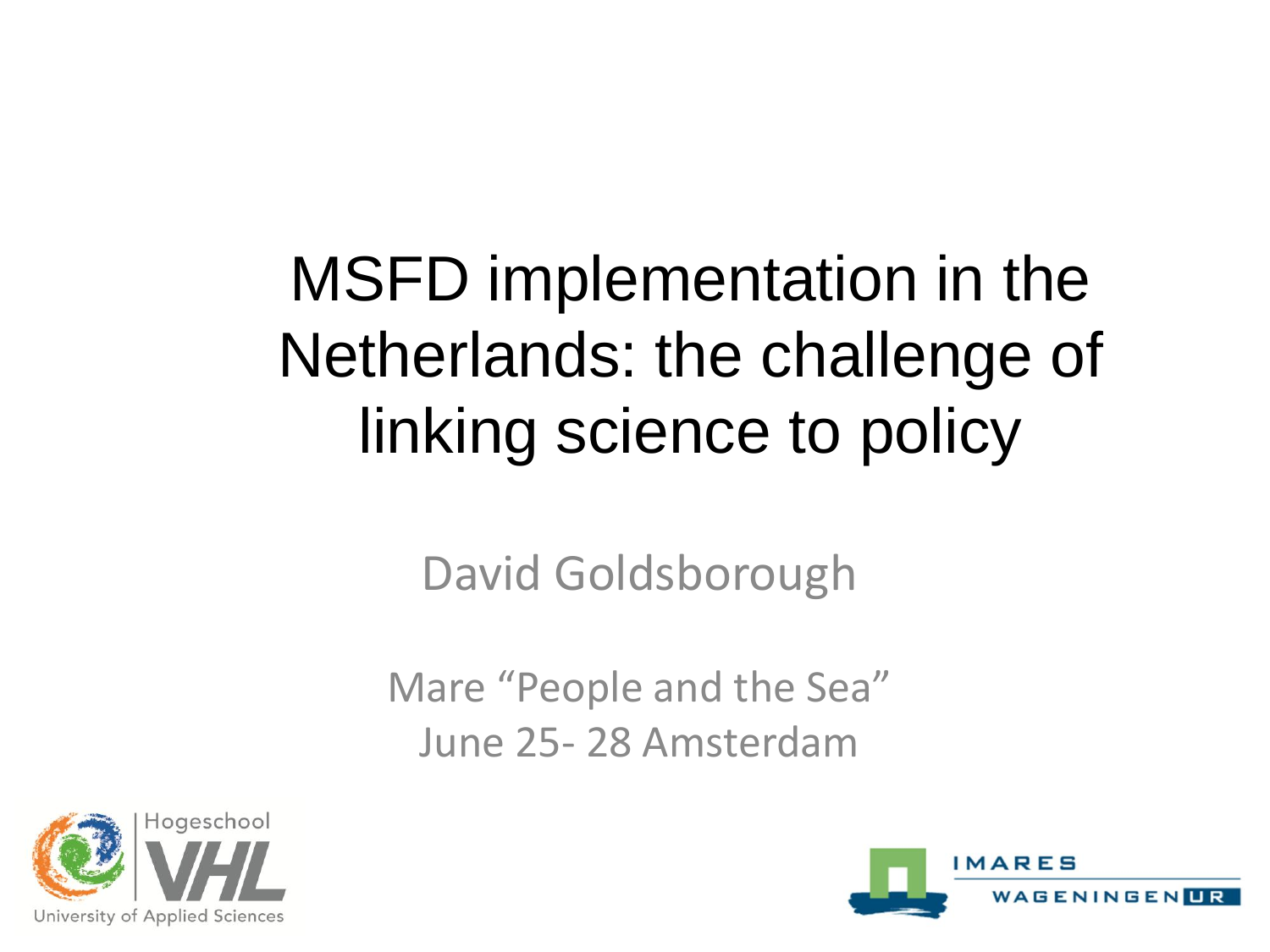### Focus of the study

• What is the **role of knowledge (science**) and **knowledge actors (scientists)** in the process that led to the Dutch MSFD policy document

• How do the **knowledge components (project outputs)** fit within the overall **policy cycle** of decision-making? >>**Uptake of knowledge**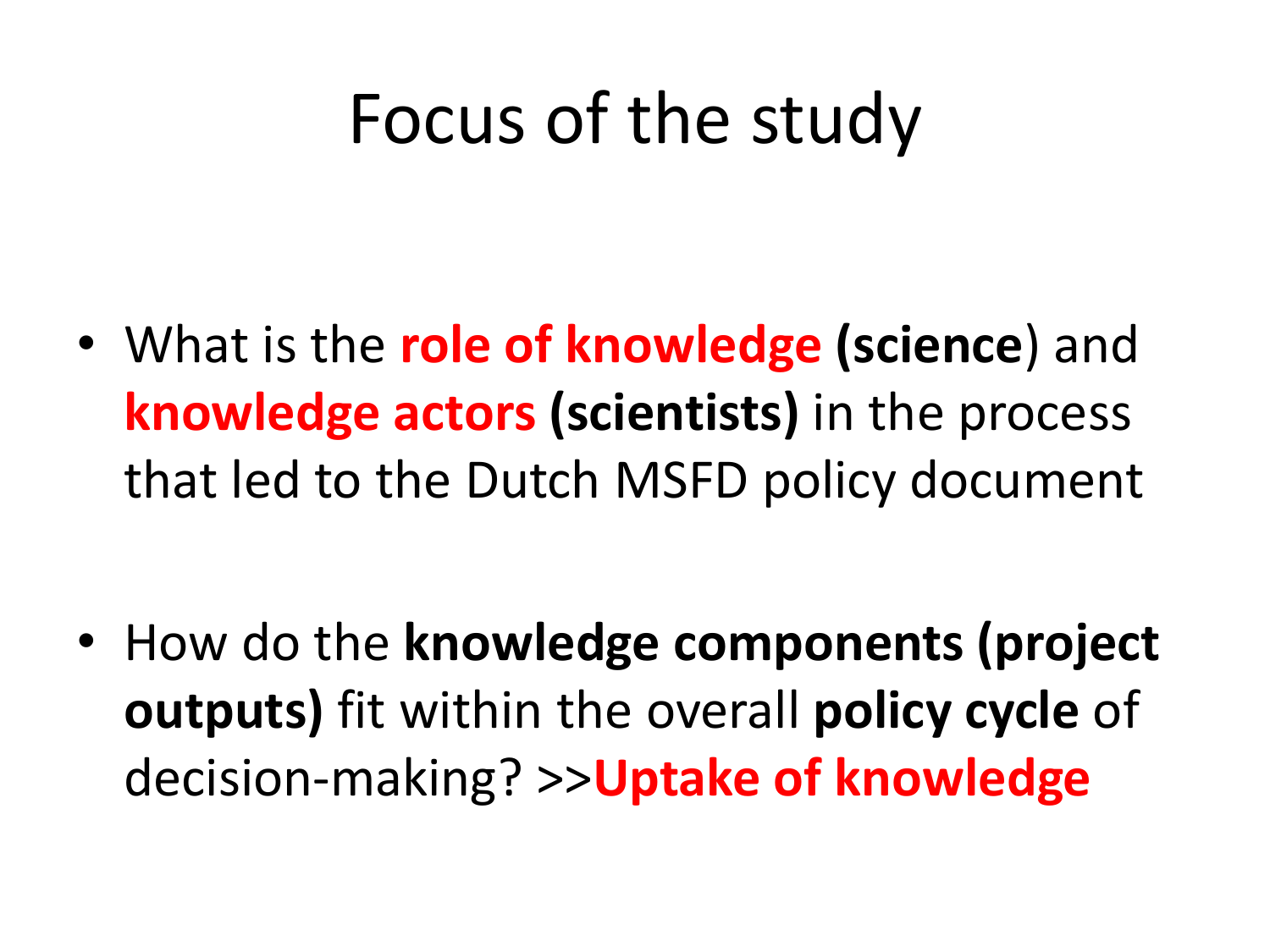# **Challenge**

- Linking the findings to the concepts salience, credibility, legitimacy (Clark et al., 2010).
- Describing to what extent knowledge was used (uptake of knowledge)
- Reporting the results in an suitable format

-> All involved now who is who

- Discuss findings with involved stakeholders
	- -> reflect on process and their own role

-> learn from experience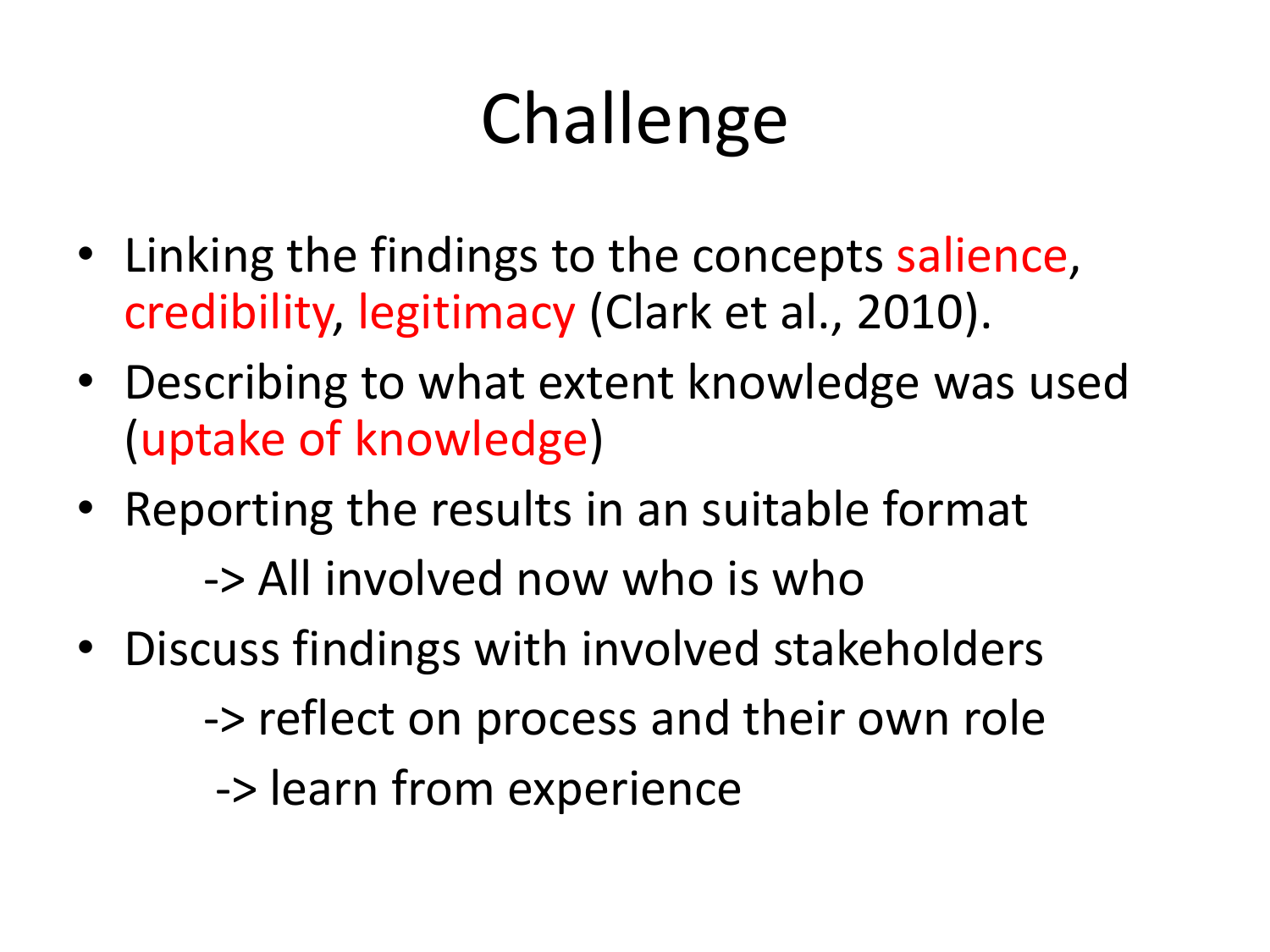### Context

- Legal obligation NL to submit MSFD policy document, including supporting documents, to the EC
- Supporting documents:
	- 1. Initial assessment
	- 2. Good Environmental Status
	- 3. Targets and Indicators
- Deadline 2012
- Responsibility of Ministry of Infrastructure and the Environment (I&M)
- Policy Cycle -> Policy implementation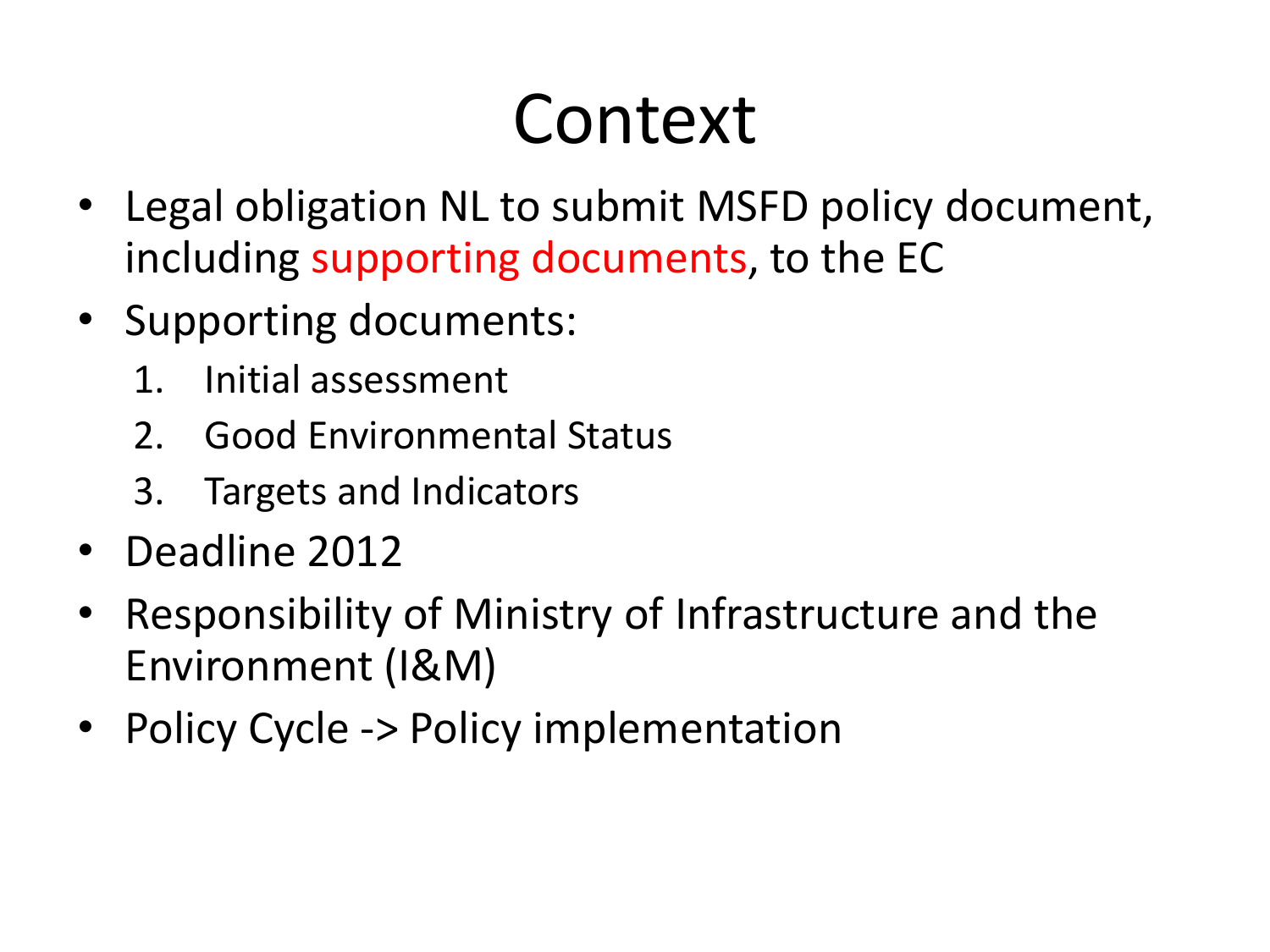## Institutional setting

- Responsible Ministry I&M (Project leader)
	- Supporting agency (Waterdienst) responsible for day to day management and coordination
	- Preferred research institute DELTARES overall task scientific underpinning (scientific lead)
	- Stakeholder process done by designated governmental officer
	- Policy support from other agency (RWS Noordzee)
	- DELTARES funding I&M
- Ministry of Economic Affairs (EZ)
	- Provide policy advise
	- Preferred research institute IMARES smaller task on specific elements
	- IMARES funding EZ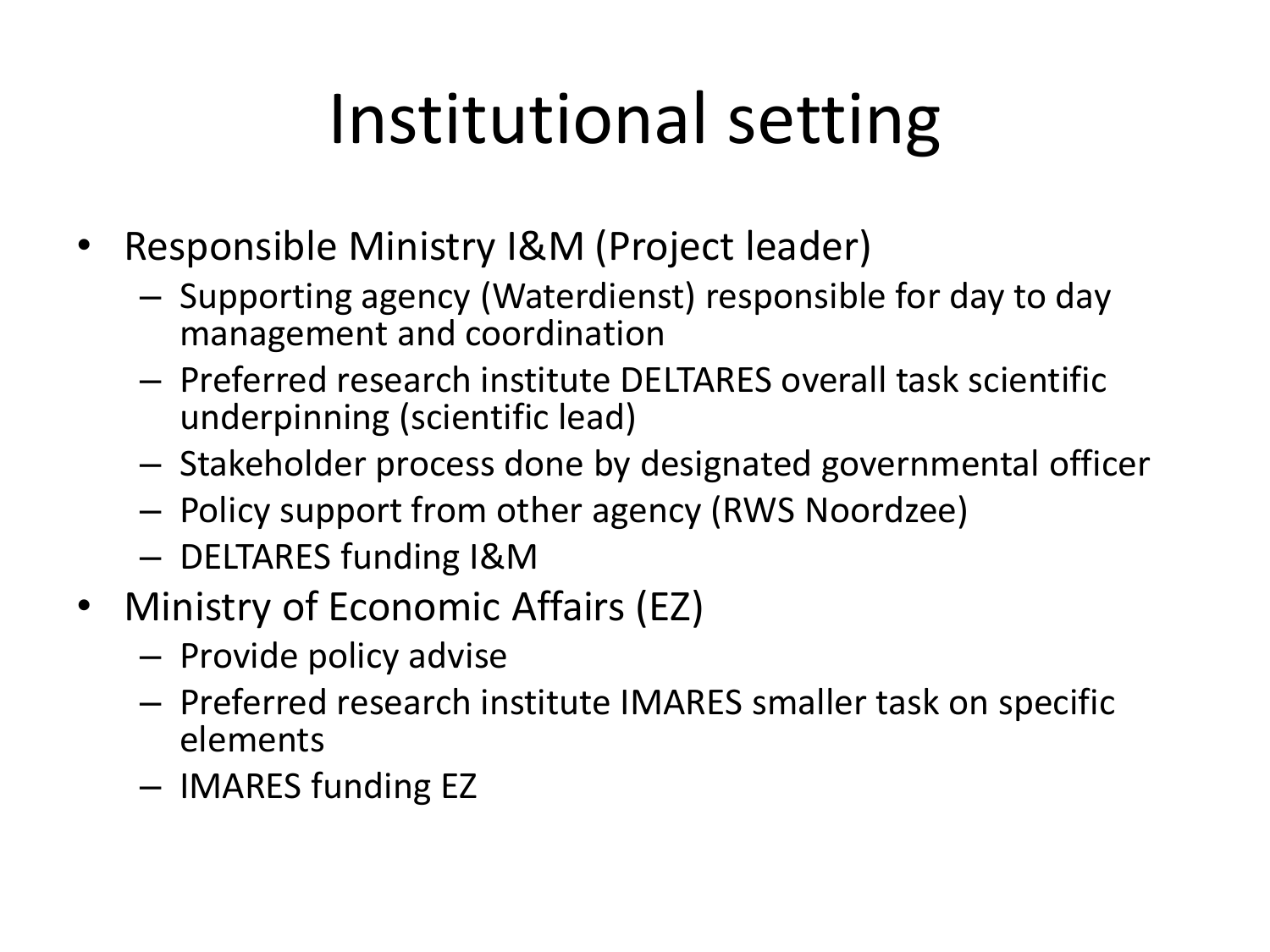## Research design

- Semi-structured interviews in Dutch with key actors in process
- Focus interviews
	- Role interviewee?
	- Research question articulation?
	- Uptake of Knowledge?
		- 3 reports -> policy document?
	- Internal process organisation?
	- Scientific evaluation of 3 reports?
	- Feedback loops in process?
	- Stakeholder involvement?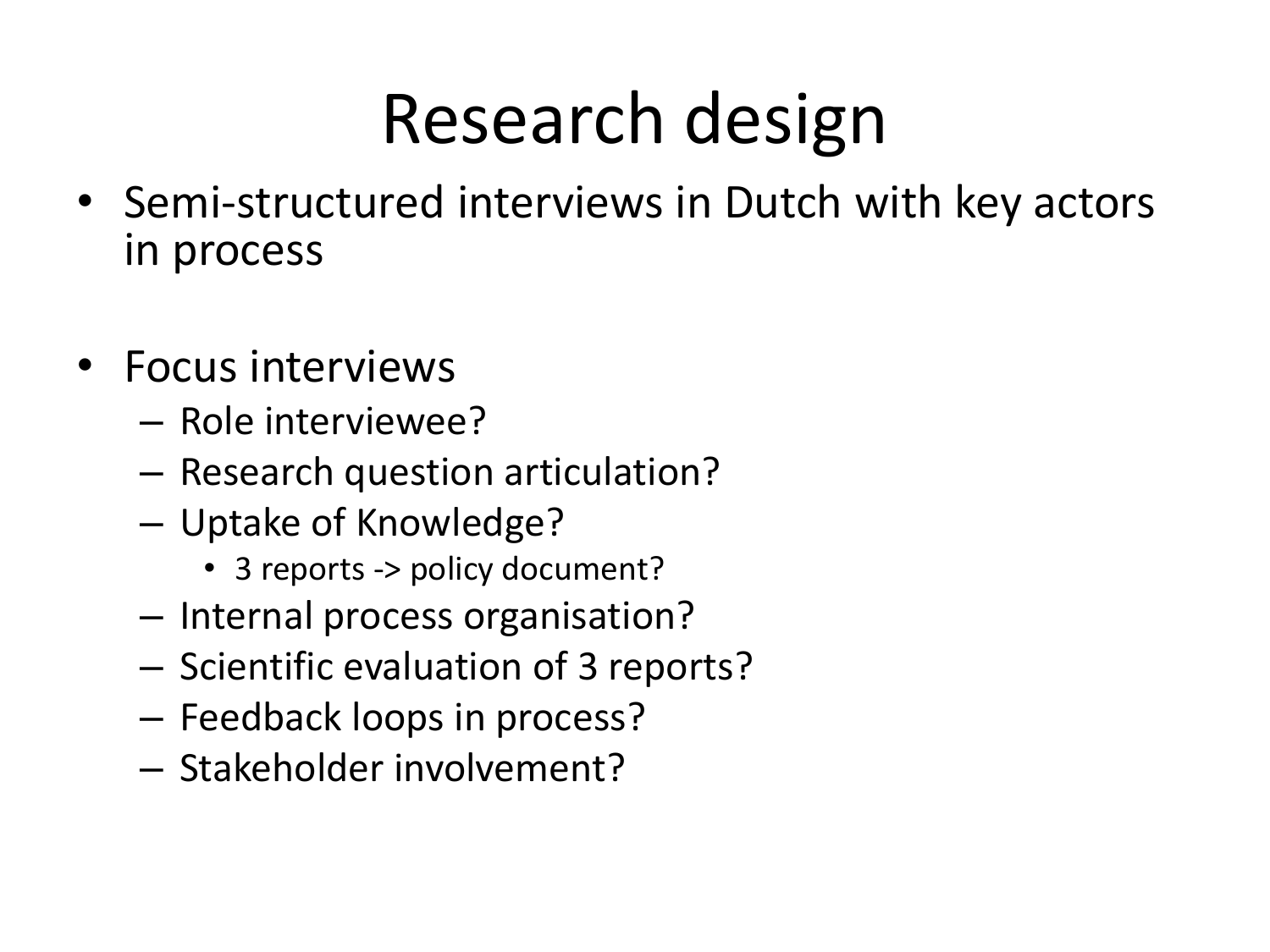#### 11 interviews

| Interviewee code                 | Organisation                                      | Role in the project             |
|----------------------------------|---------------------------------------------------|---------------------------------|
| Project leader 1                 | <b>1&amp;M</b>                                    | <b>MFSD project coordinator</b> |
| Project leader 2                 | <b>1&amp;M</b>                                    | <b>MSFD project coordinator</b> |
| Stakeholder process<br>organizer | <b>1&amp;M</b>                                    | <b>Stakeholder process MSFD</b> |
| Project coordinator              | Waterdienst (supporting agency<br>$18M$ )         | Project coordinator             |
| <b>Policy advisor</b>            | EZ                                                | Policy advisor                  |
| <b>Policy supporter</b>          | <b>RWS Noordzee (supporting agency</b><br>$18M$ ) | <b>Policy support</b>           |
| <b>Researcher 1</b>              | <b>DELTARES</b>                                   | Project coordinator             |
|                                  |                                                   | <b>DELTARES/</b> scientist      |
| <b>Researcher 2</b>              | <b>IMARES</b>                                     | Project coordinator             |
|                                  |                                                   | <b>IMARES</b> / scientist       |
| <b>Researcher 3</b>              | <b>IMARES</b>                                     | Scientist/reviewer              |
| Stakeholder 1                    | <b>VISNED</b>                                     | stakeholder                     |
| Stakeholder 2                    | P-VIS                                             | stakeholder                     |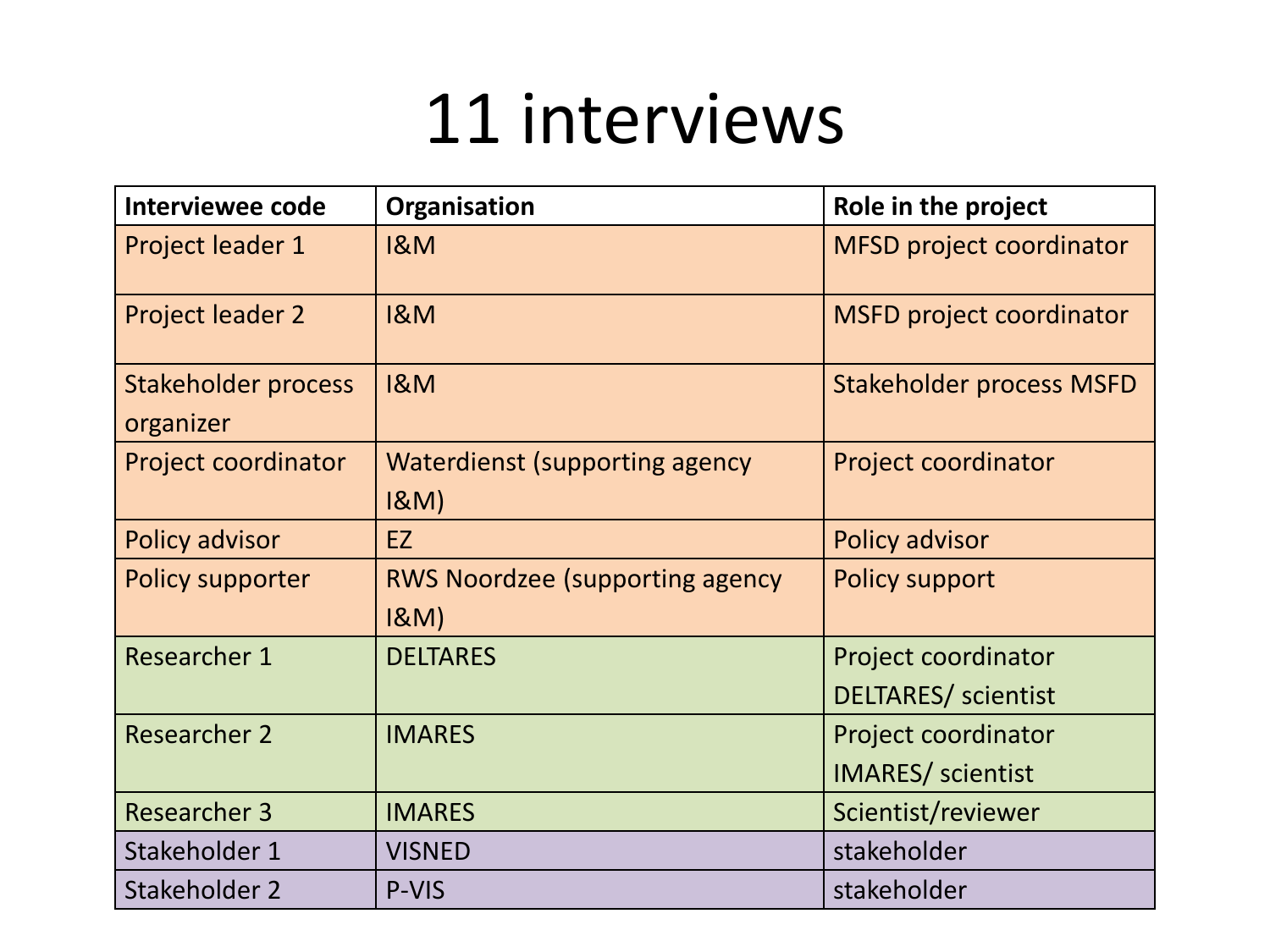# Timeline

- 2008 I&M start with MSFD implementation process
- 2009 start of research project
- Research effort 2010 2011
- End 2010 intervention by I&M (Expectation mismatch I&M and EZ on role scientist)
- Agreement on roles and better communication (high level)
- Beginning 2011 new project leader
- 2011 during completion scientific reports policy team starts writing policy document
- 2012 Policy document submitted to EU including 3 supporting documents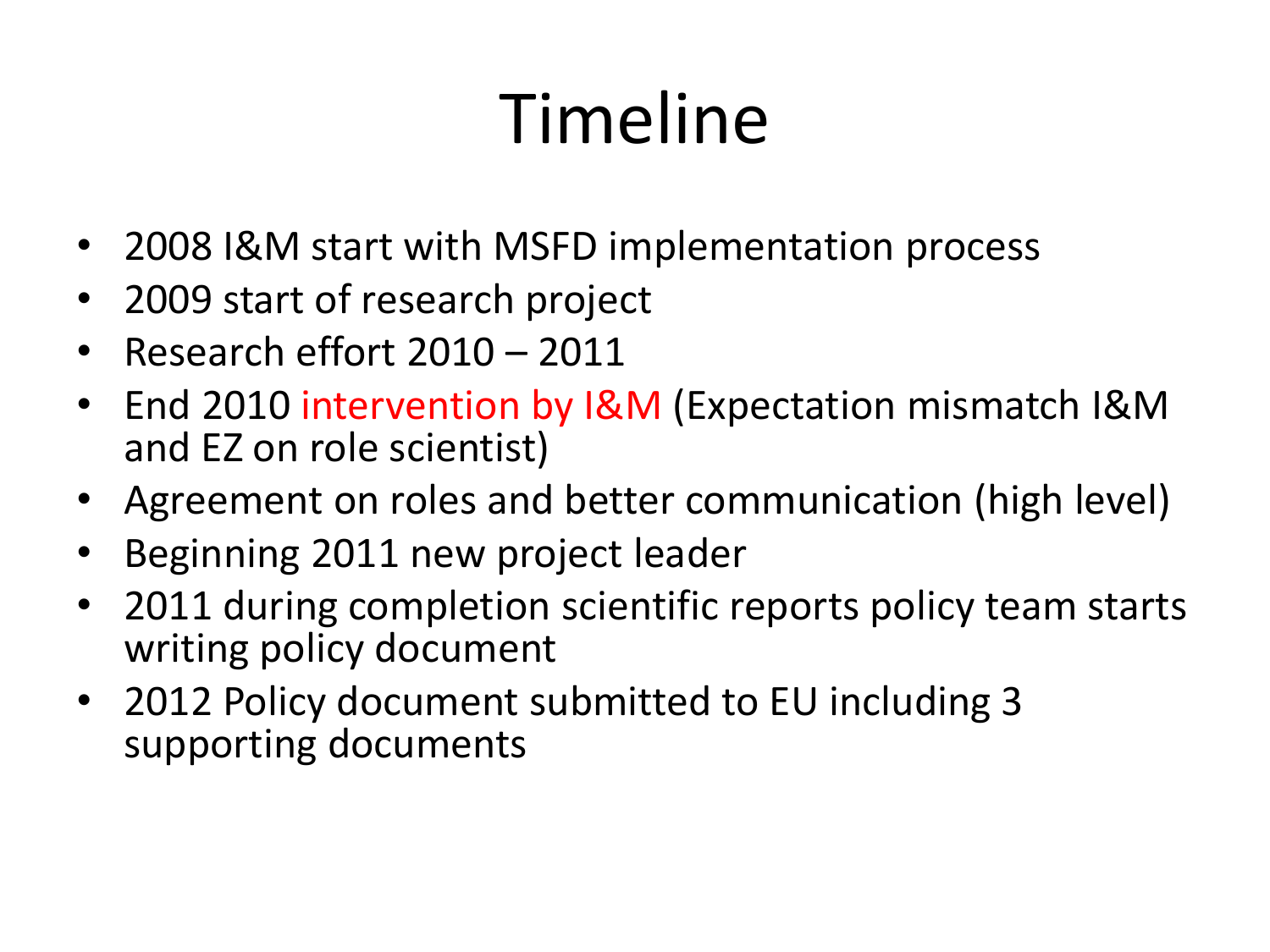### Role of scientists

#### • The researcher as.... (Pielke, 2007)

| <b>View of Science</b>                           |                                                                                                                                                                                                                                                                                       |                                                                                                                                                                                                                                                                                                                                                                                                                        |  |
|--------------------------------------------------|---------------------------------------------------------------------------------------------------------------------------------------------------------------------------------------------------------------------------------------------------------------------------------------|------------------------------------------------------------------------------------------------------------------------------------------------------------------------------------------------------------------------------------------------------------------------------------------------------------------------------------------------------------------------------------------------------------------------|--|
|                                                  | <b>Linear model</b>                                                                                                                                                                                                                                                                   | Stakeholder model                                                                                                                                                                                                                                                                                                                                                                                                      |  |
| <b>Pure scientist</b>                            |                                                                                                                                                                                                                                                                                       | <b>Issue Advocate</b>                                                                                                                                                                                                                                                                                                                                                                                                  |  |
| $\bullet$<br>$\bullet$<br>$\bullet$              | Focus on research (the truth) with no consideration for<br>its use or practical implication of results<br>Has no direct connection with decision-makers.<br>Research as a reservoir of knowledge available to all<br>decision-makers                                                  | Focus on the implications of research for a particular political<br>agenda<br>Seeks to participate in the decision-making process (engage<br>$\bullet$<br>science & decision-makers)<br>Seeks to reduce the scope of available choice                                                                                                                                                                                  |  |
| $\bullet$<br>$\bullet$<br>$\bullet$<br>$\bullet$ | <b>Science Arbiter</b><br>Stays removed from explicit policy and politics<br>Has direct interaction with decision-makers to provide<br>them expert judgment<br>Seeks to focus on issues that can be resolved by science<br><b>Removed from a closer interaction with stakeholders</b> | <b>Honest Broker of Policy Alternatives</b><br>Engages in decision-making exploring possible alternatives<br>and their implications. The goal is not to eliminate options but<br>to expand the scope of choices available to policy makers.<br>Integrates scientific knowledge with stakeholder concerns<br>$\bullet$<br>Places scientific understanding in the context of a variety of<br>$\bullet$<br>policy options |  |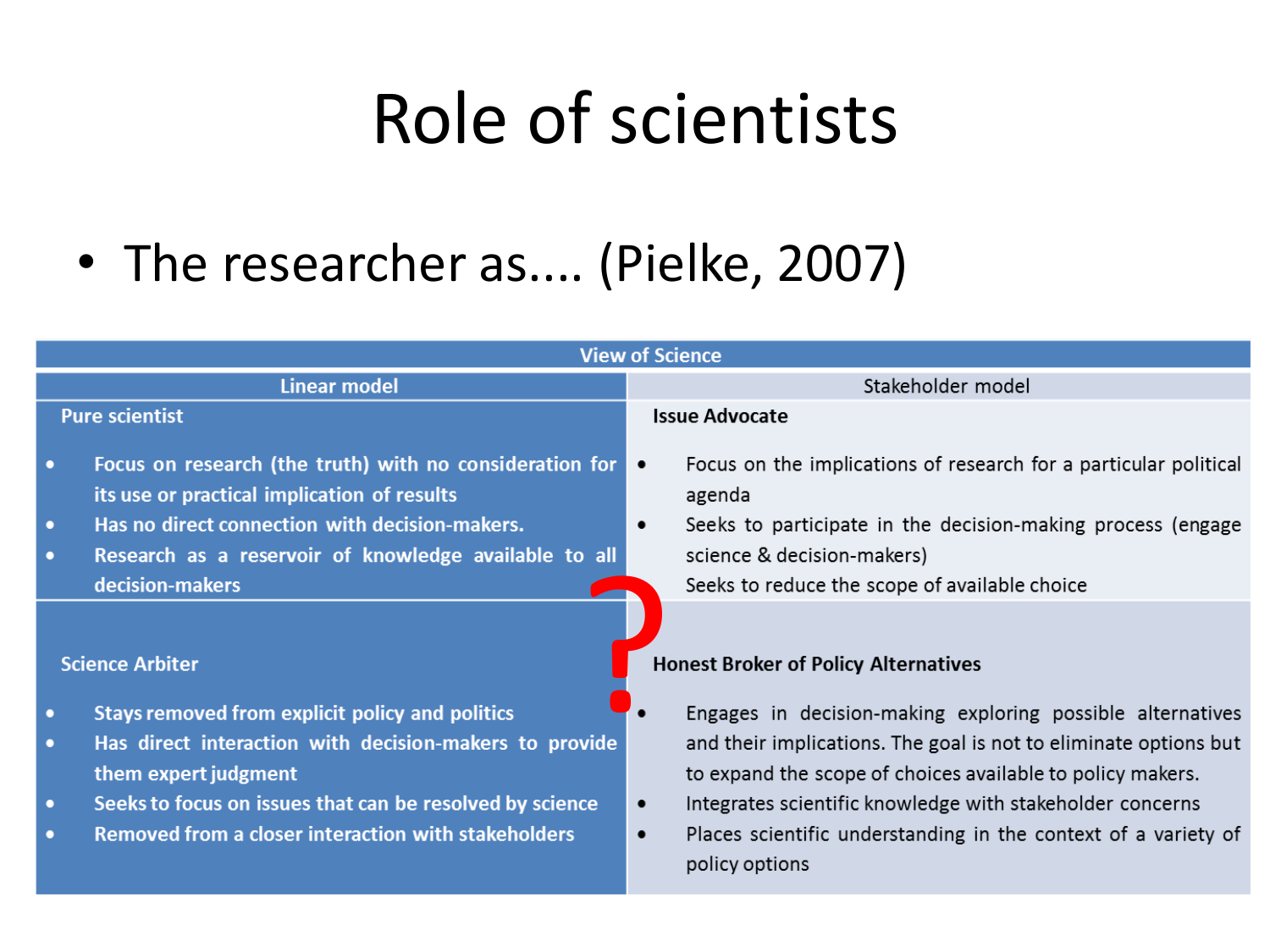# Research question/task clear?

- Policy advisor: <The main problem in this project was mismanagement of expectations>
- Project coordinator: <It was clear what the scientist needed to do and they should have delivered the goods>
- Project leader 1:<It was not clear how we should implement the MSFD so I spent a lot of time discussing this with colleagues from France and the UK and people in Brussels>
- Project leader 2: <The scientist should never have been asked to produce the policy document>
- Project leader 2: <The GES report should have not been solely in the hands of the scientists>
- Researcher 2: <During the process I discovered that we were expected to help write the policy document>
- Researcher 1:<I&M did not have an overview who is doing what>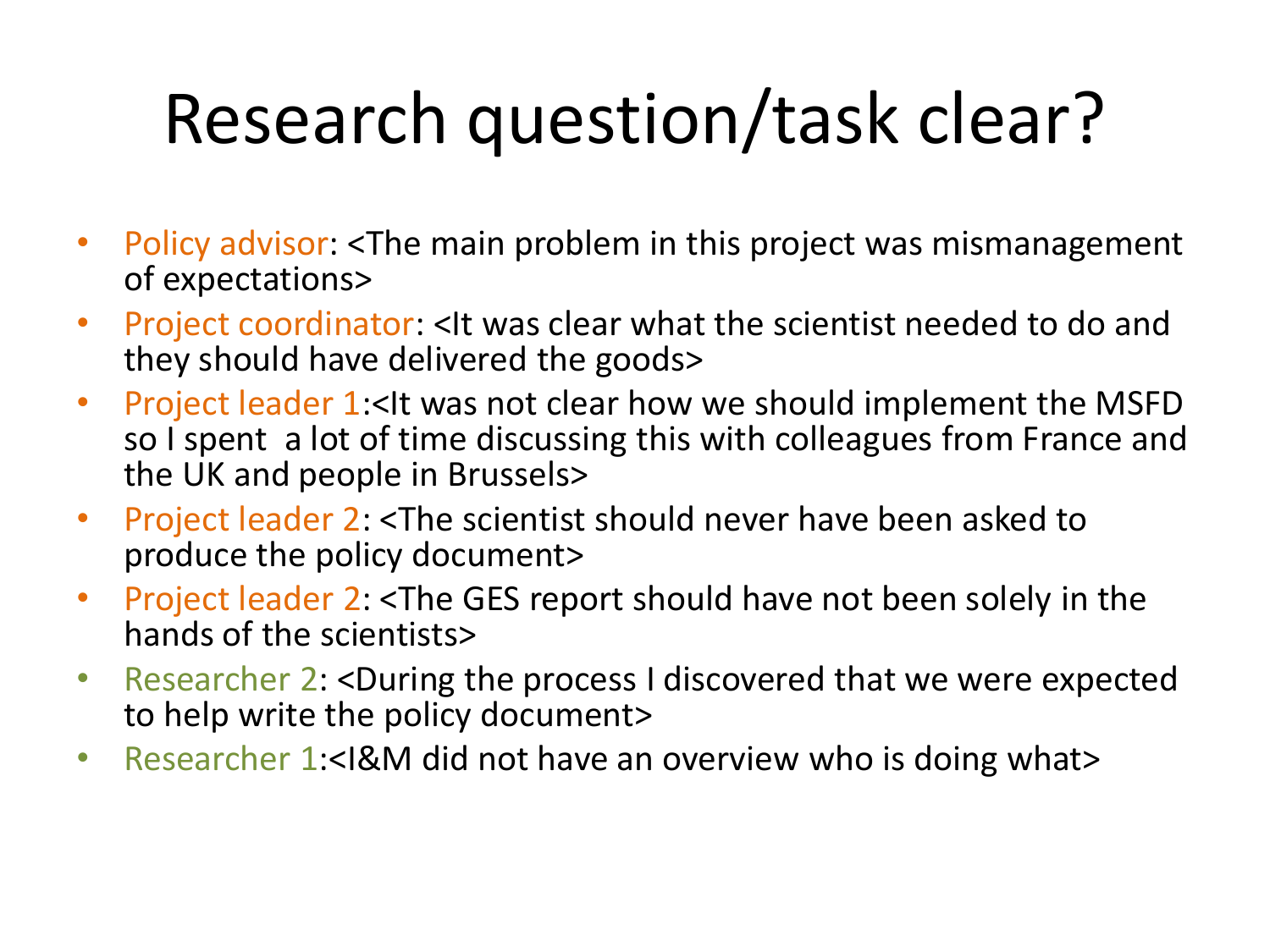# Scientific value (credibility) report

- 1. Initial assessment
	- Perceived by all as an acceptable scientific review also thanks to input stakeholder
- 2. Good Environmental Status (GES)
	- Not a scientific report. Defining GES requires making policy decisions. Content report mainly from expert workshops: expert judgement. Peer review therefor not possible.
- Policy supporter: <The scientist were clearly out of their comfort zone>
- Researcher 1: <This report was an incredible struggle for us>
- 1. Targets and Indicators
	- Based on GES report and as a follow up the scientist could not write a good report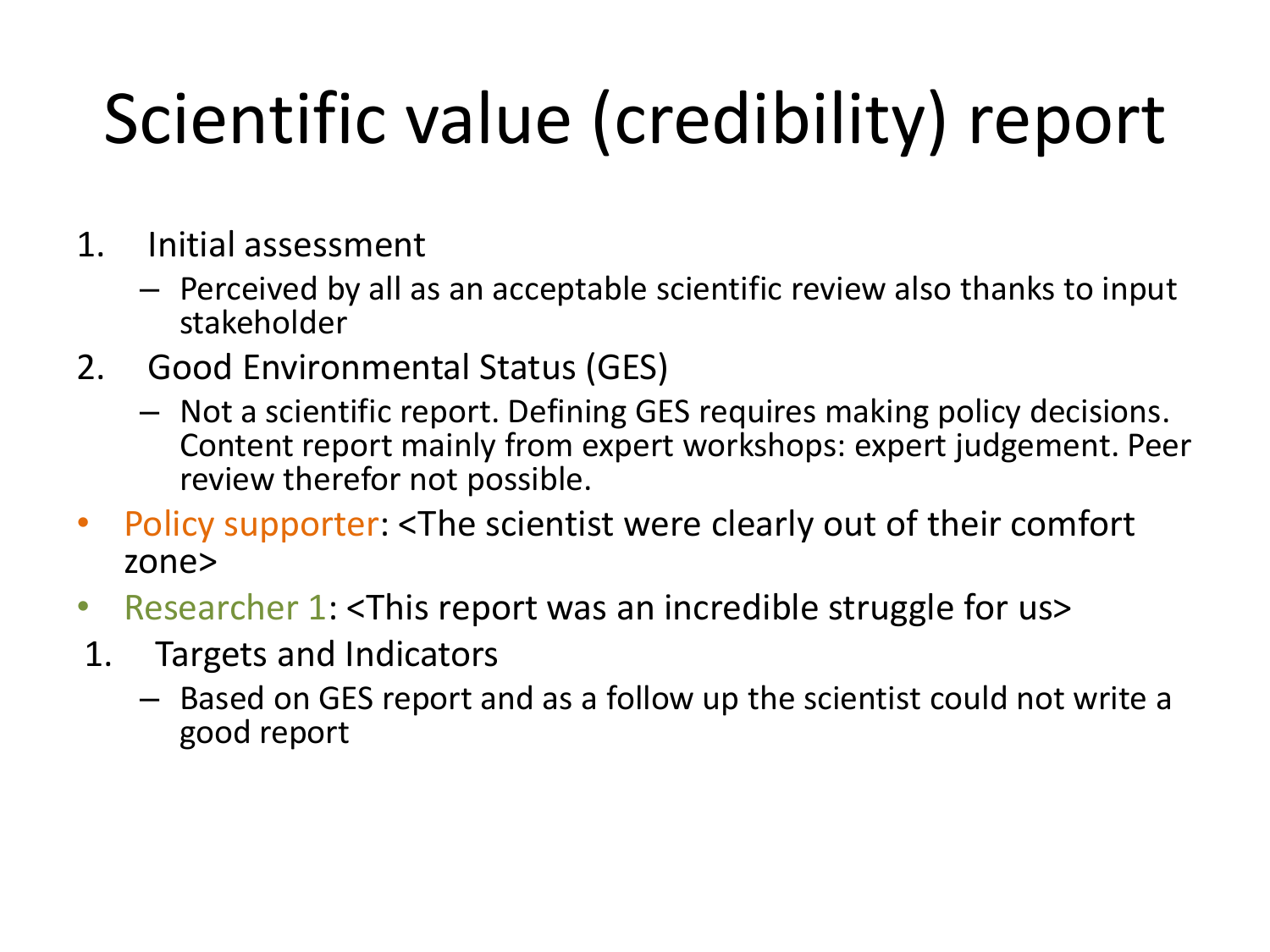# Legitimacy (fairness)

- Stakeholder 1: <We were very happy with the process and the fact that we could comment and add to draft reports>
- Stakeholder 2: < We felt our comments were all taken seriously>
- Researcher 2: <We were not happy that the first draft was also sent to the stakeholders>
- Stake holder process organizer: <It was important for us that we stuck to our stakeholder process including the timing>
- Researcher 1: <800 comments were made regarding the first report but only 25% was relevant>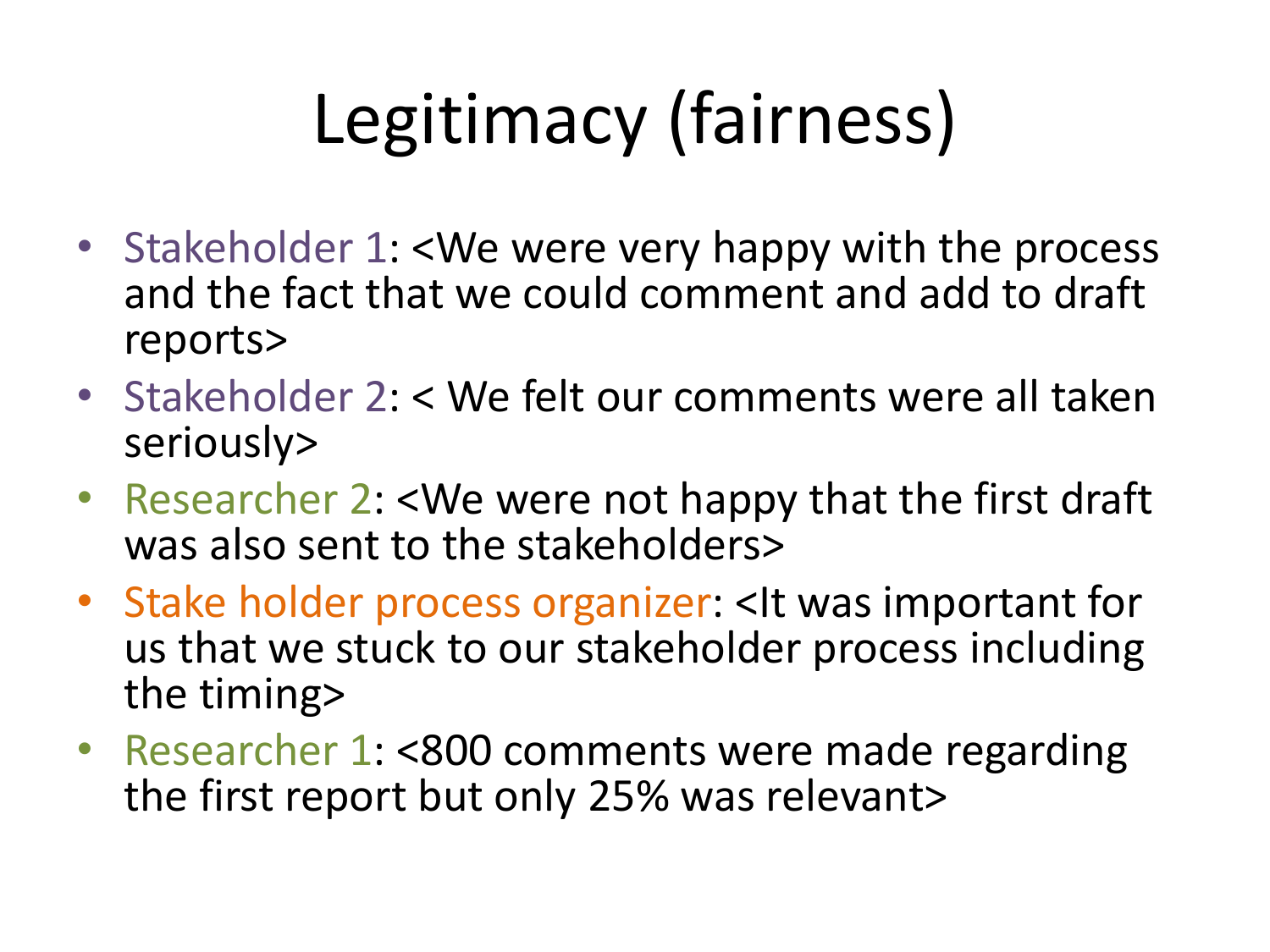# Uptake of Knowledge

- Other processes dominated production of policy report and were used for input:
	- OSPAR
	- EU
	- LEI CBA report MSFD descriptors
- Shifting insights during process
- Feedback loops were not very effective
- Research was more or less finished when writing of policy document started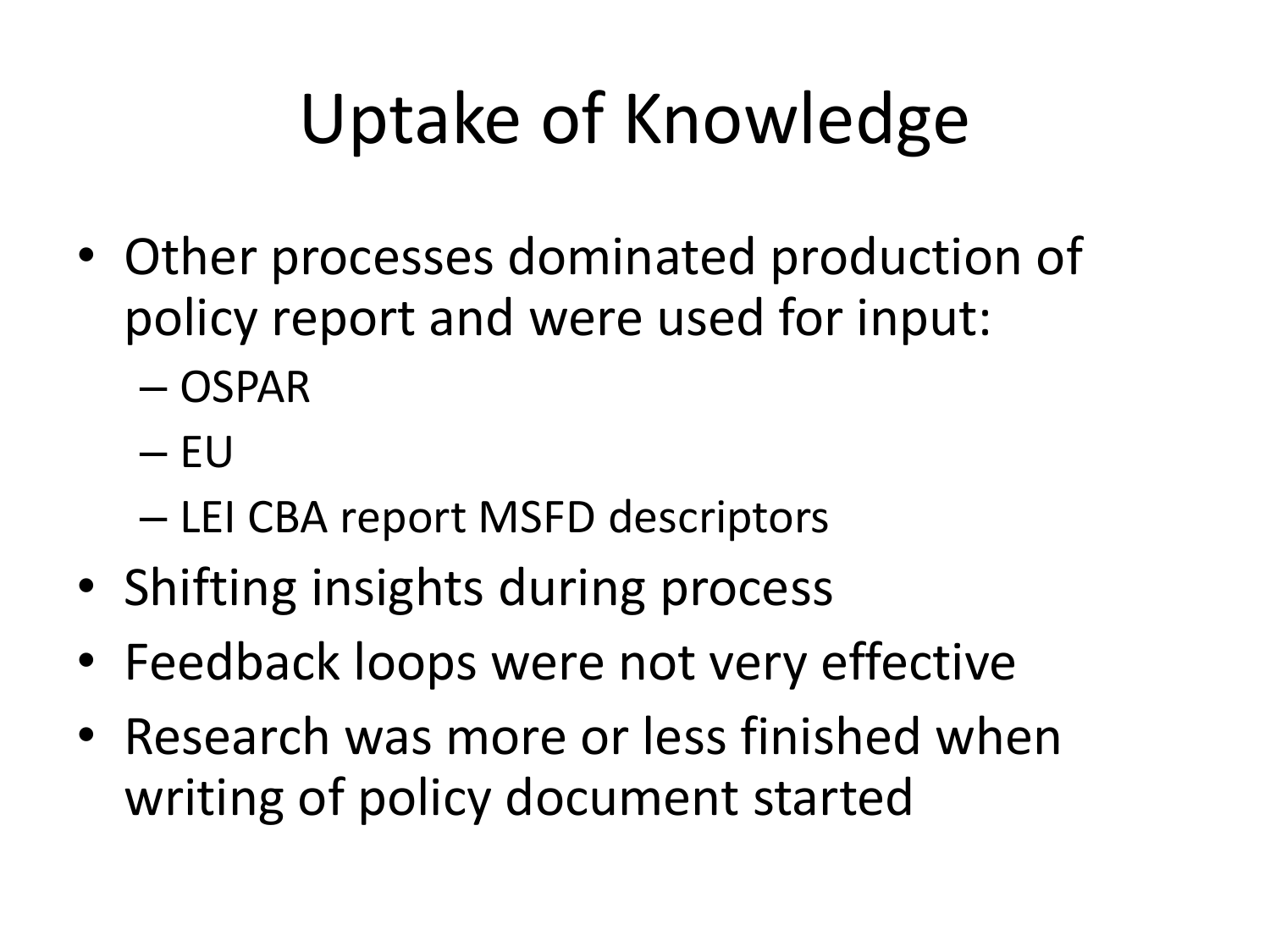# Main findings

- Delegated project design with central role for supporting agency led to complications (communication and expectations mismatch)
- Mismatch hard science and policy decisions
	- MSFD is policy rich
	- Different expectations role of participants
	- Scientist help write policy document?
- Roles of actors not clearly defined and shared with each other
- Starting early (2009) turned into disadvantage as external influence grew:
	- E.g. OSPAR-ICES input on MSFD process
- Stakeholder involvement successful from perspective stakeholders
	- Clear role in joint fact finding
	- Scientist have different view on this -> not ready to share first results